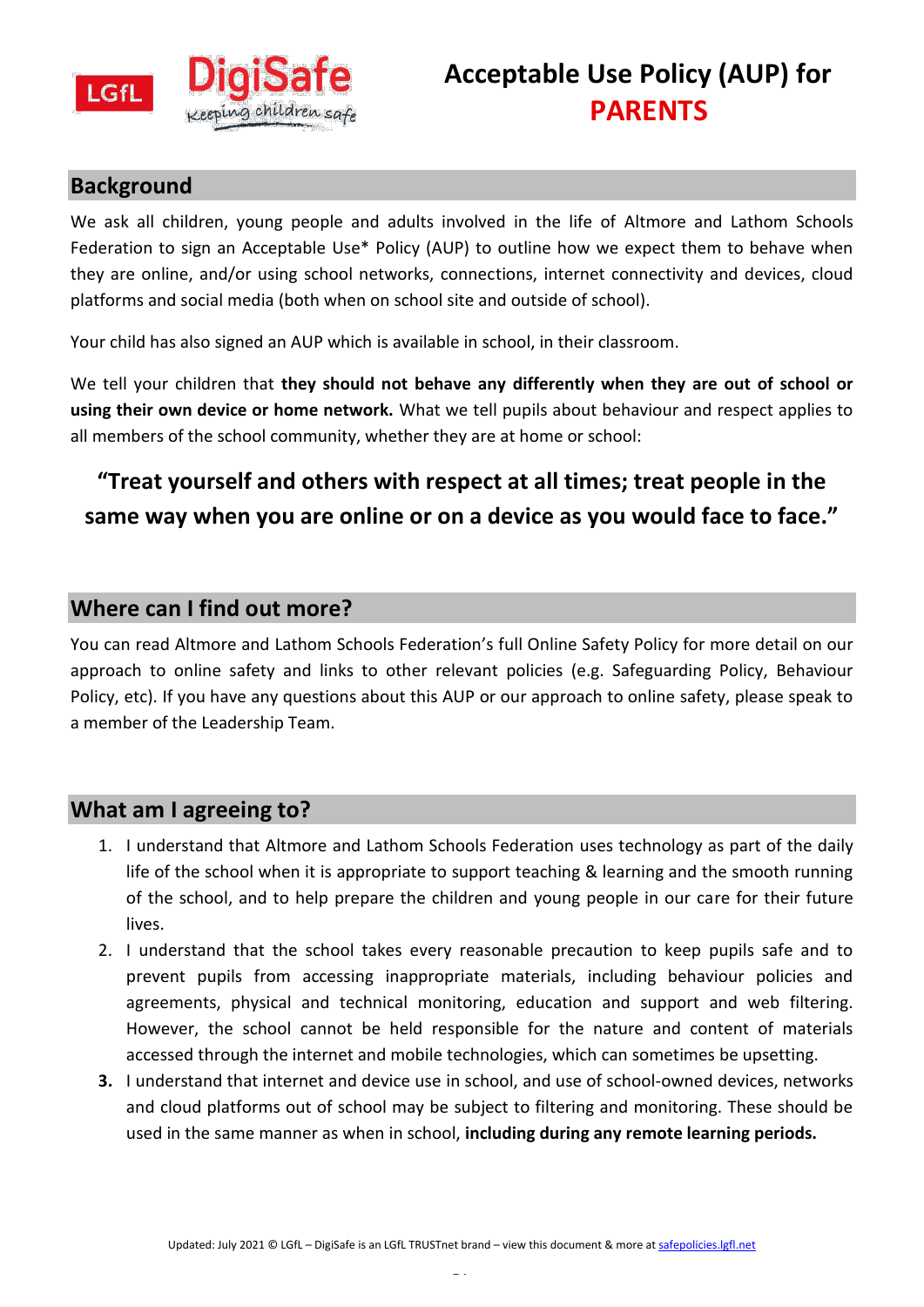

- 4. I will promote positive online safety and model safe, responsible and positive behaviours in my own use of technology, including on social media: not sharing other's images or details without permission and refraining from posting negative, threatening or violent comments about others, including the school staff, volunteers, governors, contractors, pupils or other parents/carers.
- 5. The impact of social media use is often felt strongly in schools, which is why we expect certain behaviours from pupils when using social media. I will support the school's social media policy and not encourage my child to join any platform where they are below the minimum age.
- 6. I will follow the school's digital images and video policy, which outlines when I can capture and/or share images/videos. I will not share images of other people's children on social media and understand that there may be cultural or legal reasons why this would be inappropriate or even dangerous. The school sometimes uses images/video of my child for internal purposes such as recording attainment, but it will only do so publicly if I have given my consent on my child's consent form.
- 7. I understand that for my child to grow up safe online, s/he will need positive input from school and home, so I will talk to my child about online safety and refer to parentsafe.lgfl.net for advice and support on safe settings, parental controls, apps and games, talking to them about life online, screen time and relevant topics from bullying to accessing pornography, extremism and gangs, sharing inappropriate content etc...
- **8. I understand that my child needs a safe and appropriate place to do remote learning if school or bubbles are closed (similar to regular online homework). When on any video calls with school, it would be better not to be in a bedroom but where this is unavoidable, my child will be fully dressed and not in bed, and the camera angle will point away from beds/bedding/personal information etc. Where it is possible to blur or change the background, I will help my child to do so.**
- 9. **If my child has online tuition for catchup after lockdown or in general, I will refer to** the [Online](https://static.lgfl.net/LgflNet/downloads/online-safety/posters/LGfL-DigiSafe-Online-Tutors-Safeguarding-Guidance.pdf)  Tutors – [Keeping children Safe](https://static.lgfl.net/LgflNet/downloads/online-safety/posters/LGfL-DigiSafe-Online-Tutors-Safeguarding-Guidance.pdf) poster and **undertake necessary checks where I have arranged this privately, ensuring they are registered/safe and reliable, and for any tuition to remain in the room where possible, ensuring my child knows that tutors should not arrange new sessions or online chats directly with them**.
- 10. I understand that whilst home networks are much less secure than school ones, I can apply child safety settings to my home internet. Internet Matters provides guides to help parents do this easily for all the main internet service providers in the UK. There are also child-safe search engines e.g. swiggle.org.uk and YouTube Kids is an alternative to YouTube with age appropriate content.
- 11. I understand that it can be hard to stop using technology sometimes, and I will talk about this to my children, and refer to the principles of the Digital 5 A Day: [childrenscommissioner.gov.uk/our-work/digital/5-a-day/](https://www.childrenscommissioner.gov.uk/our-work/digital/5-a-day/)